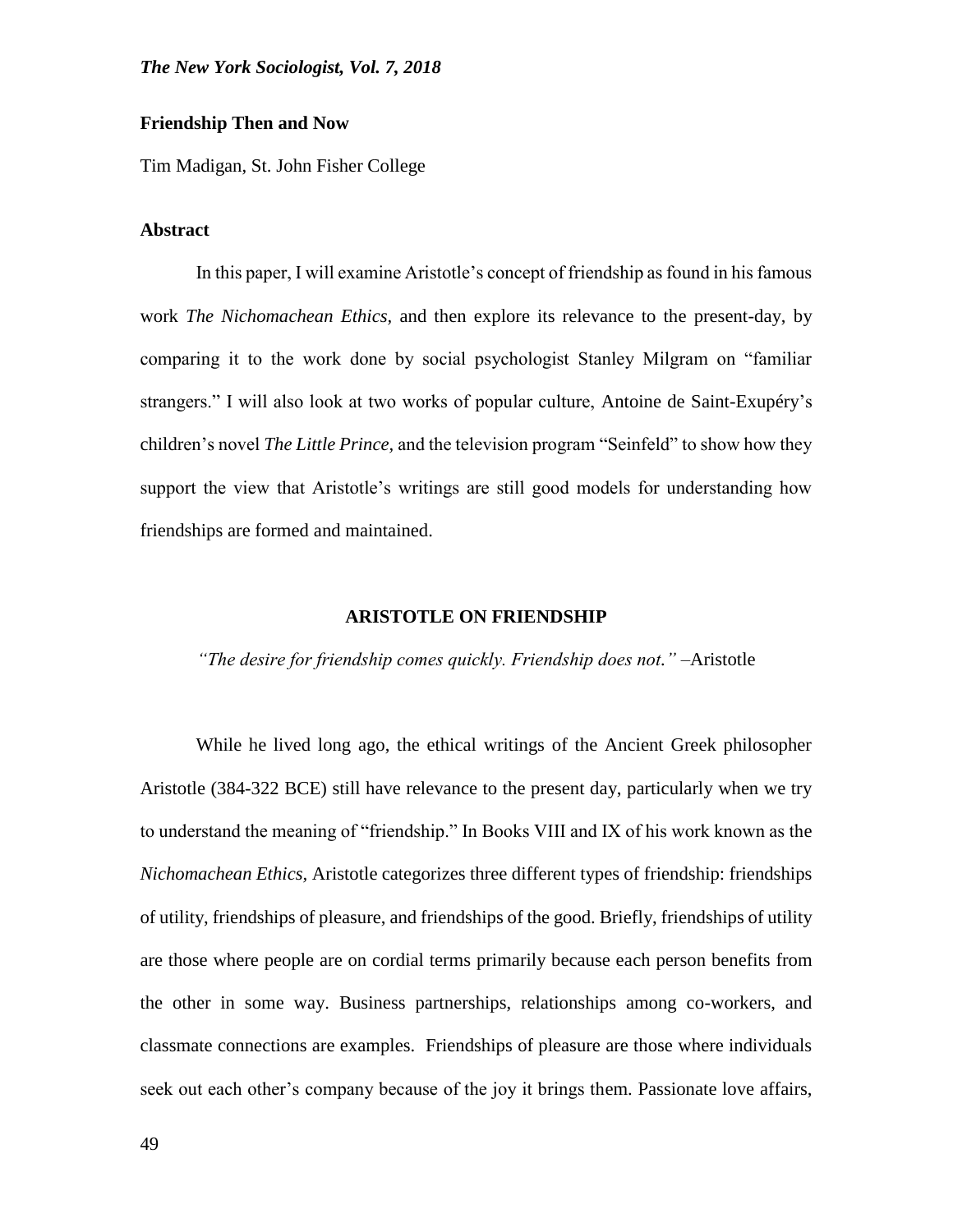people associating with each other due to belonging to the same cultural or social organization, and fishing buddies fall into this category. Most important of all for Aristotle are friendships of the good. These are friendships based upon mutual respect, admiration for each other's virtues, and a strong desire to aid and assist the other person because one recognizes an essential goodness in that person.

The first two types of friendship are relatively fragile. When the purpose for which the relationship is formed somehow changes, then the friendships tend to end. For instance, if the business partnership is dissolved, or one takes another job, or one graduates from school, it is more than likely that no ties will be maintained with the former friend of utility. Likewise, once the love affair cools, or one takes up a new hobby, or gives up fishing, the friends of pleasure will go their own ways.

Friendships of the good (which are usually referred to as *best friends, genuine friends or authentic friendships*) are those which are the most important to Aristotle. They tend to be lifelong, are often formed in childhood or adolescence, and will exist so long as the friends continue to remain virtuous in each other's eyes. To have more than a handful of such friends of the good, Aristotle states, is indeed a fortunate thing. Such friendships of the good require time and intimacy; to truly know people's finest qualities you must have deep experiences with them, and close connections.

Aristotle writes*:* "No one would choose to live without friends, even if he had all other goods" (Aristotle 1962[350 B.C.E.]:214). But just *why* is this so, and more to the point why are there different types of friendship? These questions are central to Aristotle's overall conception of what constitutes a good life.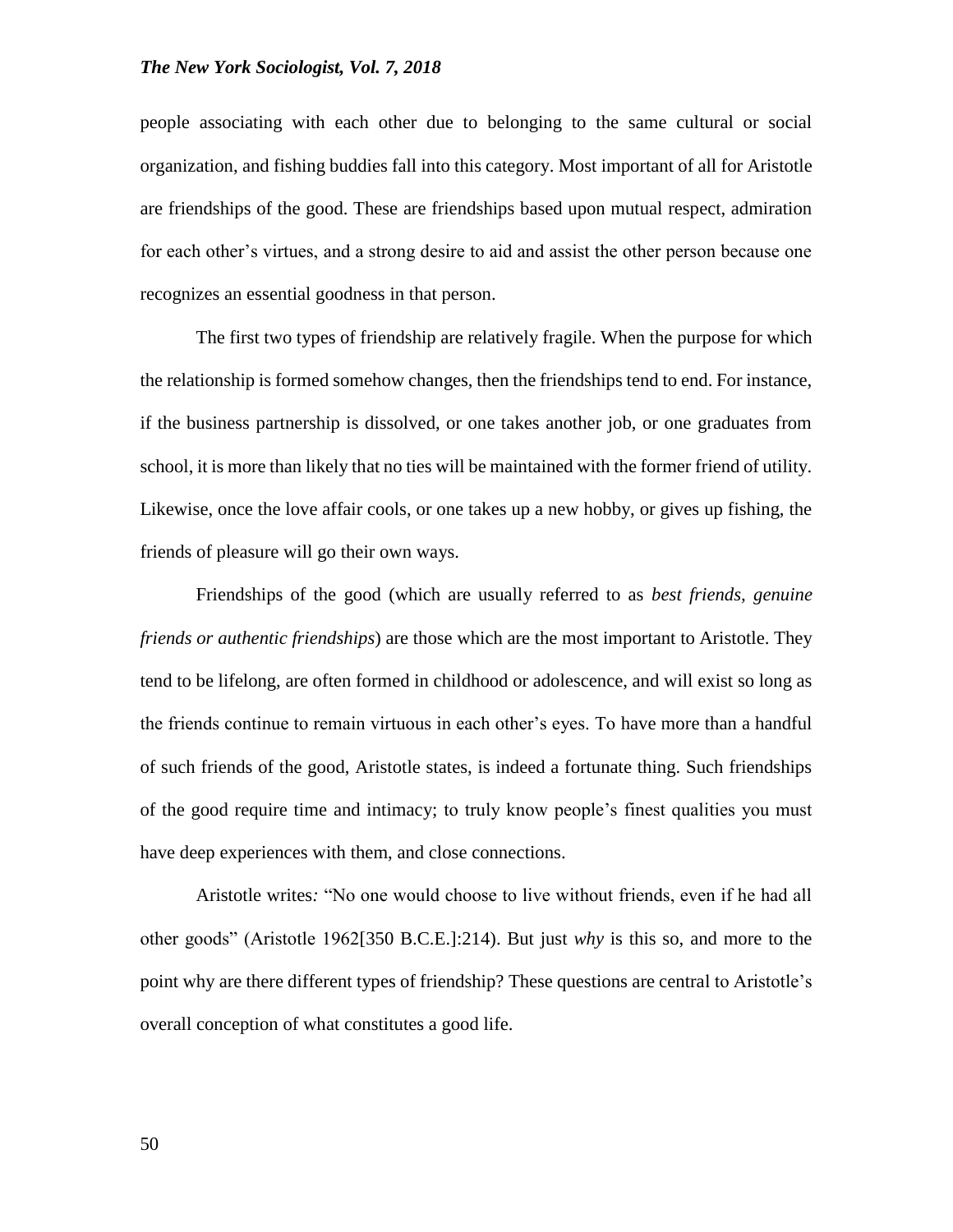In his seminal work the *Nichomachean Ethics* (named in honor of his father and his son Nichomachus, both of whom shared this name), he famously delineates his theory of the three types of friendship. It is important to note that books VIII and IX of the ten book *Nichomachean Ethics* are part of the larger discussion of the nature of *eudaimonia*, a term which is often translated as "happiness" but which literally means "good soul." In this book as well as in other works Aristotle asked the fundamental questions: what does it mean to be a human being, and what are the various goals we have that bring out our best?

While usually translated from the ancient Greek as "happiness," a better translation of *eudaimonia* would be "self-fulfillment through personal excellence." For Aristotle, the good life consisted of developing one's natural abilities through the use of reason. A virtuous life is one where proper habits are formed that allow one to reach one's full potential. Some goals, such as the desire for wealth or the desire for public recognition, can propel us to action, but these are not what Aristotle considered our ultimate goal. Rather, they are a means to an end. The ultimate end or goal (*telos*) is *eudaimonia* or happiness. This is a happiness based upon self-fulfillment:

For, the final and perfect good seems to be self-sufficiency. However, we define something as self-sufficient not by reference to the 'self' alone. We do not mean a man who lives his life in isolation, but a man who also lives with parents, children, a wife, and friends and fellow citizens generally, since man is by nature a social and political being (Aristotle 1962[350 B.C.E.]:15).

In the larger context of the *Nichomachean Ethics* Aristotle addresses what makes us human. We are, as the famous quote above points out, social and political beings. We cannot exist independently. Our very development as humans is contingent on the proper or natural—support given to us by other human beings.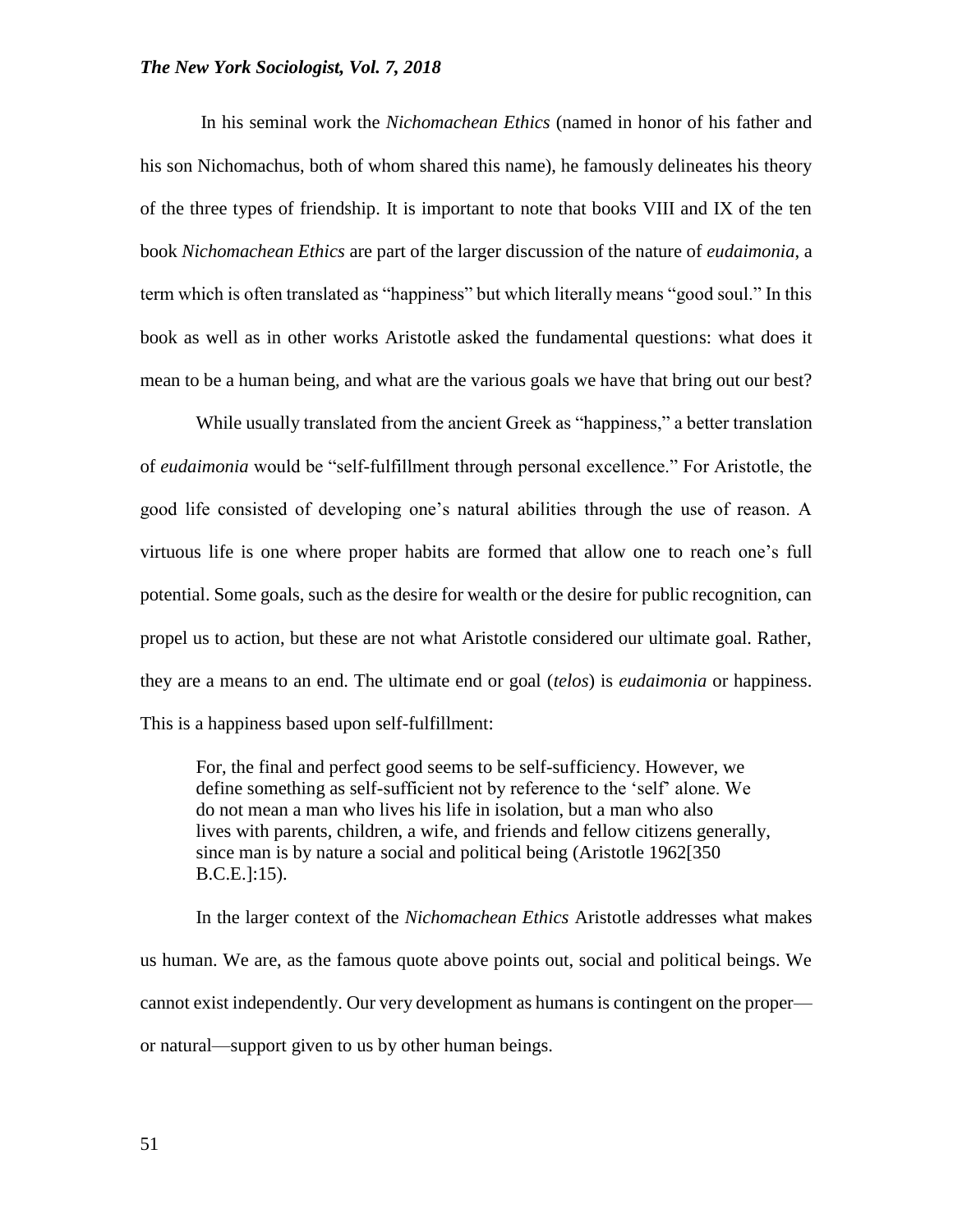If the only people we knew were our family members, then our roles in life would be quite limited, as would our opportunities for development. But remember that Aristotle's more complete definition of being human is that we are by nature social and political beings. *Polis* is the Greek term for "body of citizens" and relates to the fact that most of us live not just within a family structure but rather within a larger political system. The basic point here is that most of the people in such a system are strangers to each other. If they were all related then it would be clearer what roles they are to play (such as, for instance, when a monarch's firstborn is usually deemed to be the next in line to rule), but in most political systems there is more flexibility, and more opportunity for people to develop their talents in different ways. If in fact all people in a given society were friends, Aristotle points out, then there would be no need for laws, since we would naturally work out all of our differences. "When people are friends," he writes, "they have no need of justice, but when they are just, they need friendship in addition" (Aristotle 1962[350 B.C.E.]:215). Some utopian thinkers, such as the followers of the later Greek philosopher Epicurus, took this to mean that we should attempt to always live *only* among friends. But Aristotle is quite clear that this is not possible, for the basic reason that friendship requires commitment of time and a trusting relationship, and there are natural limits to how many such connections we can make.

#### **STANLEY MILGRAM AND "FAMILIAR STRANGERS"**

An interesting example of how friendship bonds are formed is the so-called "familiar strangers" experiment of the psychologist Stanley Milgram (1933-1984). Milgram is best known for his rather infamous "Obedience to Authority" experiments in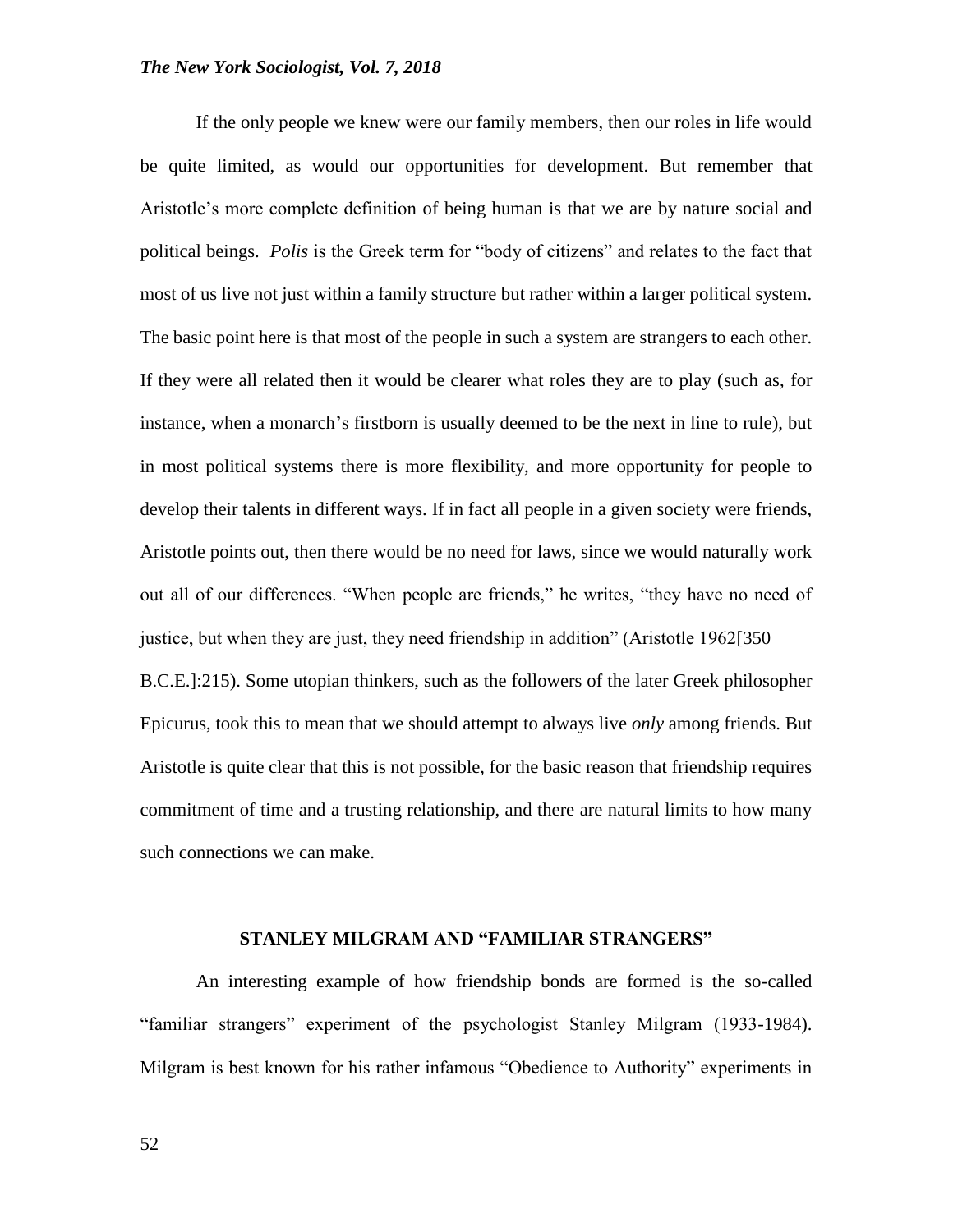the early 1960s in which participants thought they were administering electric shocks to learners who did not give correct answers to multiple choice questions. The purpose was to see how far these participants would go in administering pain (which unbeknownst to them was being simulated by those getting "shocked") merely because they were told to do so by an authority figure, who they supposedly felt was really responsible. These are indeed troubling experiments for a host of ethical reasons.

But Milgram was a complex figure who came up with several other fascinating "thought experiments" which he then attempted to test. For instance, he and his students at the City University of New York tried to show how close two random people might be by determining the number of connections that they had with each other. This so-called "Small World" experiment was the basis of the famous "Six Degrees of Separation," which claims that, at most, there are six people separating one from another. In popular culture this is best expressed by the "Six Degrees of Kevin Bacon" game, wherein one takes any actor from any time in history and shows how they are separated from appearing in a film with Kevin Bacon by, at most, six other actors.

But where Milgram most relates to Aristotle is through his so-called "Familiar Strangers" experiment. Milgram asked his students to perform a very simple experiment, so simple that at first many of them thought he was joking. Go up to someone you have seen many times but have never spoken to (such as someone you see walking the halls of the school all the time, or someone you see waiting every day for the same subway you take) and introduce yourself to that person. Then report your experience. Simple enough. But, as Milgram's biographer Thomas Blass points out, it turned out not to be simple at all; in fact, for many of the students it was emotionally overpowering. For, once you have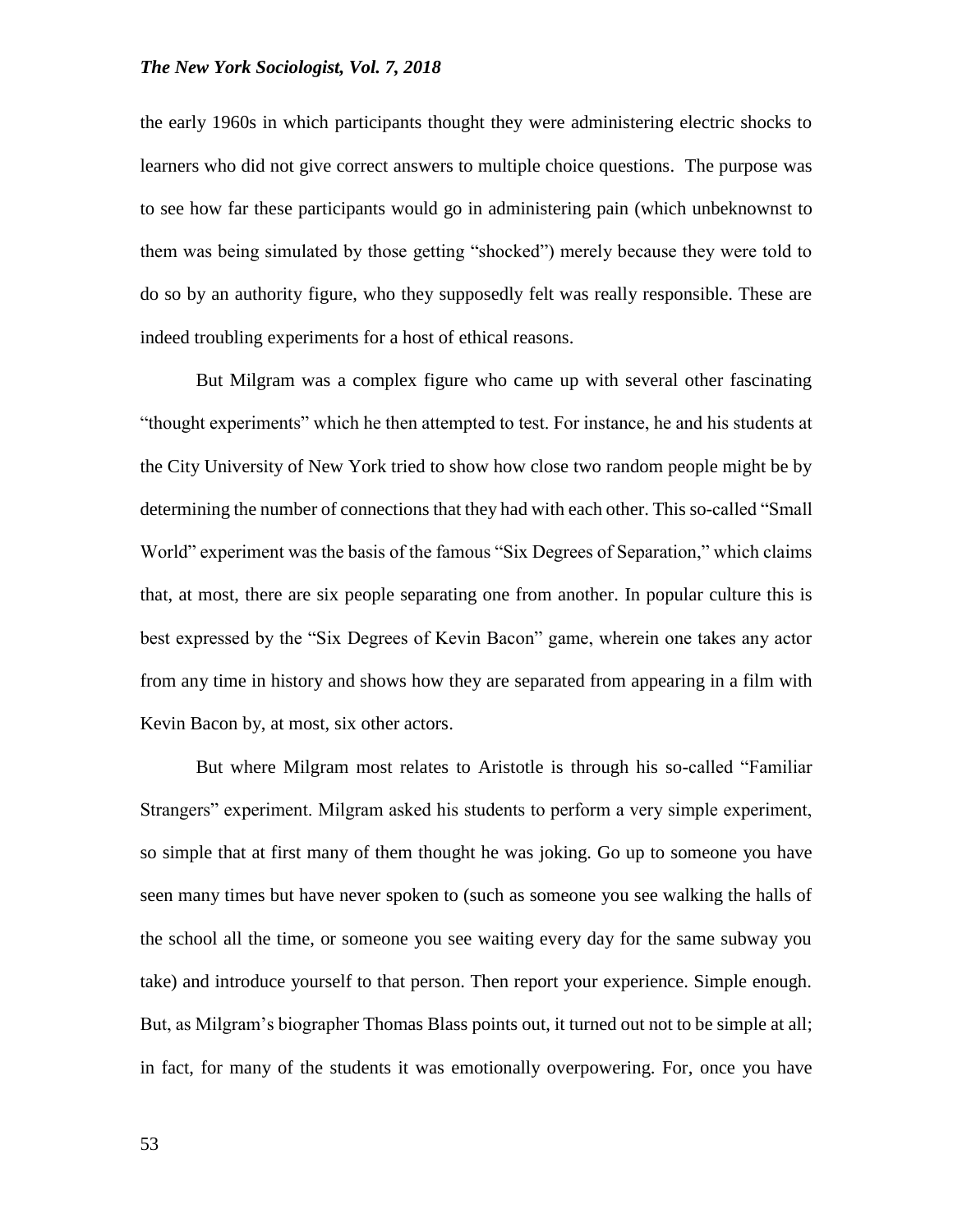spoken to a such a "familiar stranger" you have formed a connection. They are no longer a stranger to you. You have each acknowledged each other's existence. And the next time you see them you cannot just politely ignore them, as you have in the past. You have to continue to make conversation, even if it is just a banal "nice weather we're having" comment.

Blass adds that "Milgram felt that the tendency not to interact with familiar strangers was a form of adaptation to the stimulus overload one experienced in the urban environment. These individuals are depersonalized and treated as part of the scenery, rather than as people with whom to engage" (Blass 2004:180). But, while these people remain strangers for the moment, there is always the chance that that situation can change. What made the experiment so uncomfortable is that it was a forced situation rather than a chosen one. Milgram himself makes a fascinating comment about the familiar stranger situation in the narration to his film *The City and the Self,* which Blass quotes from in his book:

As the years go by, familiar strangers become harder to talk to. The barrier hardens. And we know—if we were to meet one of these strangers far from the station, say, when we were abroad, we would stop, shake hands, and acknowledge for the first time that we know each other (Blass 2004:181).

This nicely sums up the fact that most of us, even while being "friendly," are still shielding much about ourselves from others, even such basic information as our names, our family relations, where we work, and where we went to school. By sharing this information with others, we open ourselves up to their doing the same, at which point a relationship begins. That is also why it is easier to share such information, as well as much more personal information such as our political beliefs, our financial situations, and our sexual adventures, with perfect strangers we meet only once on a plane, train or boat. Since we are not likely to ever see them again, we are more willing to be open, knowing that no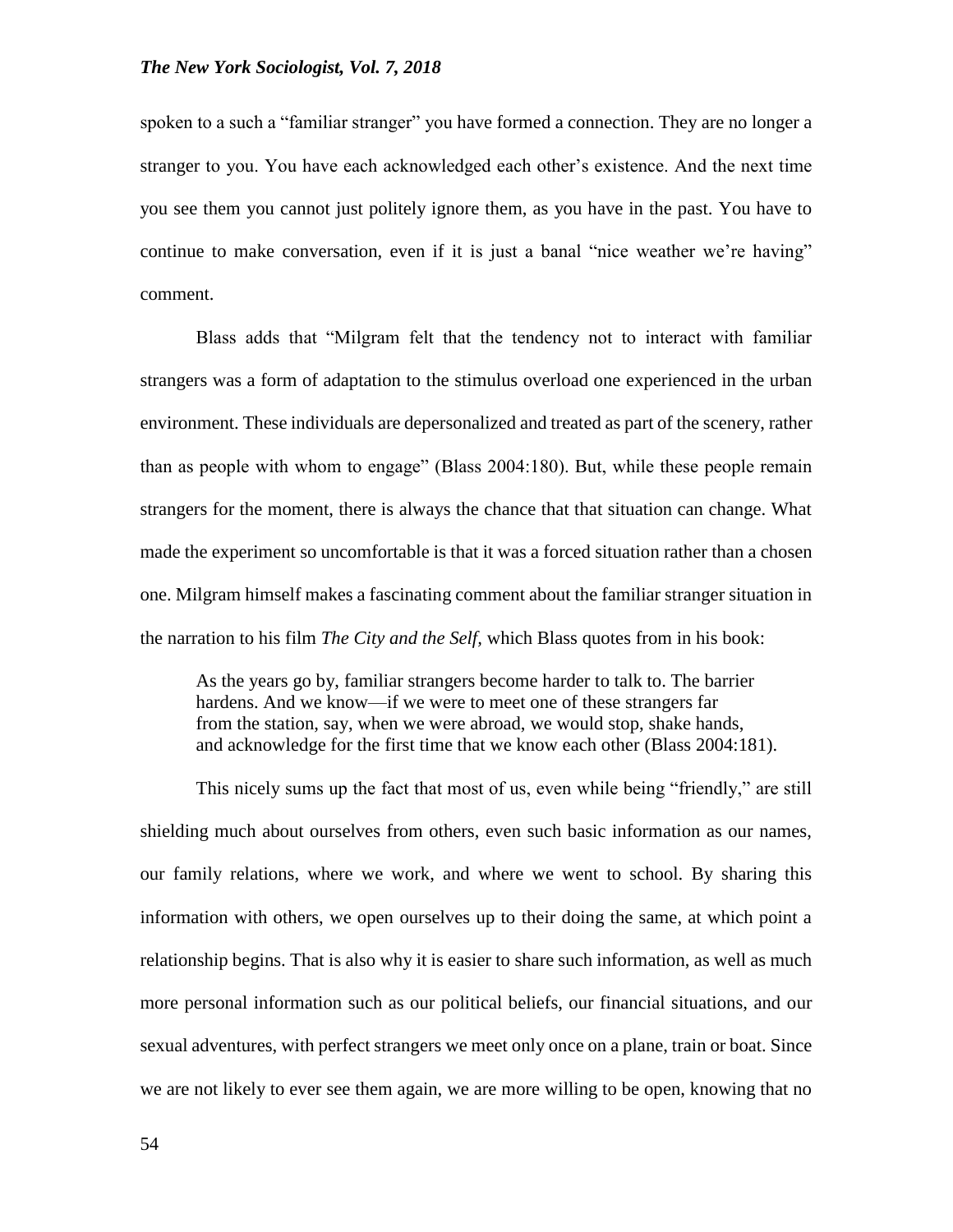relationship is going to form from this. But as Milgram shows in his "Small World" experiment, it pays to be cautious: how can you be sure that stranger you are talking to about how much you hate your boss or how you are cheating on your spouse is not somehow connected, by just a degree or two of separation, from your boss or spouse?

#### **FORMING FRIENDSHIPS**

For Aristotle, friendships, especially friendships of the good, do not come easily, and they must be cultivated over time. In such relationships, we reveal our innermost thoughts and aspirations to someone. The trust between such friends is unlimited, and thus should not ever be given lightly. You have to get to know the other person, and that cannot be rushed. Your judgement should be a rational one, not one made in haste due to expediency or pleasure:

One cannot extend friendship to or be a friend of another person until each partner has impressed the other that he is worthy of affection, and until each has won the other's confidence. Those who are quick to show the signs of friendship to one another are not really friends, though they wish to be; they are not true friends unless they are worthy of affection and know this to be so. The wish to be friends can come about quickly, but friendship cannot (Aristotle 1962[350 B.C.E.]: 220-221).

It takes time and effort. One of the best examples of this can be found in [Antoine](https://en.wikipedia.org/wiki/Antoine_de_Saint-Exup%C3%A9ry)  [de Saint-Exupéry'](https://en.wikipedia.org/wiki/Antoine_de_Saint-Exup%C3%A9ry)s [SANT EX-*UP-*ERY] 1943 classic children's book *The Little Prince.*  A visitor from another planet comes upon a fox whom he wishes to befriend. But the fox tells him that he must first be tamed. "What does *tamed* mean?" the Little Prince asks. "It is something that's been too often neglected," the fox replies. "It means 'to create ties'…" (Saint-Exupéry 1943/2000:59). When the little prince replies that he does not have time, the fox poignantly replies: "The only things you learn are the things you tame …People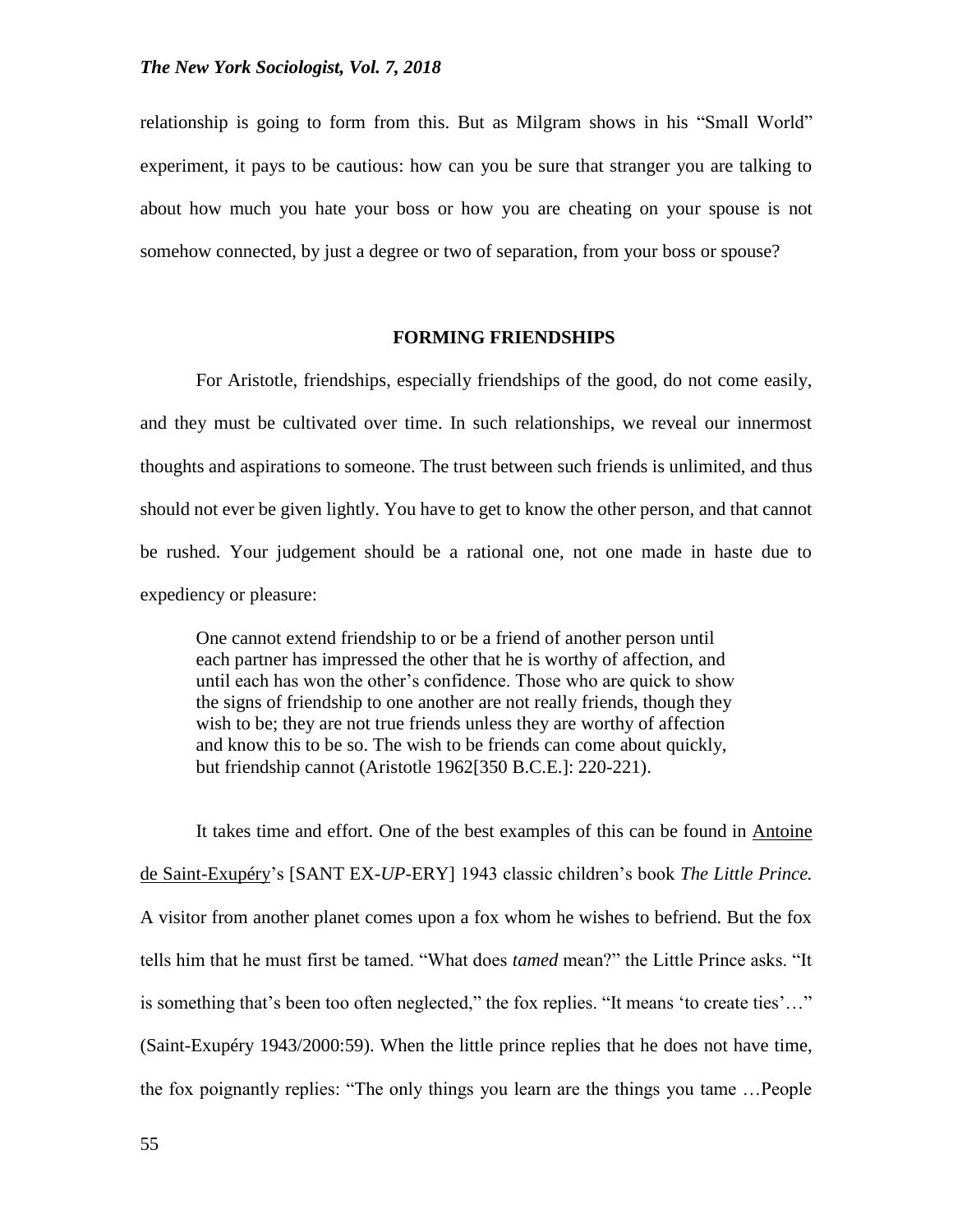haven't time to learn anything. They buy things ready-made in stores. But since there are no stores where you can buy friends, people no longer have friends. If you want a friend, tame me!" (Saint-Exupéry 1943/2000:59-60). As the fox understands, real friendship comes slowly over time. If you tame me, the fox says, then I will be unique to you, and you will be unique to me. We will not just be another little boy and another little fox; we will be friends. The Little Prince understands and a beautiful friendship is formed.

## **ARE THERE A LIMITED NUMBER OF FRIENDSHIPS ONE CAN MAINTAIN?**

Another important point with which Aristotle is in accord with Milgram is in regards to the view that we do not open up to all people because there are natural limits to the amount of time and effort we can put into cultivating such relationships. "To be friends with many people in the sense of perfect friendship is impossible," he writes, "just as it is impossible to be in love with many people at the same time" (Aristotle 1962[350

B.C.E.]:225).

Is there a natural limit to how many friends of the good one can have? Aristotle feels that this is definitely the case. If you have a handful of such relationships in your entire life, consider yourself fortunate. What might that number be?

Perhaps it is the largest number with whom a man might be able to live together, for, as we noticed, living together is the surest indication of friendship; and it is quite obvious that it is impossible to live together with many people and divide oneself up among them. Furthermore, one's friends should also be the friends of one another, if they are all going to spend their days in each other's company; but it is an arduous task to have this be the case among a large number of people (Aristotle 1962[350 B.C.E.]:268).

Interestingly enough, some modern thinkers are giving independent verification to Aristotle's claims. The British psychologist Robin Dunbar's research shows that, no matter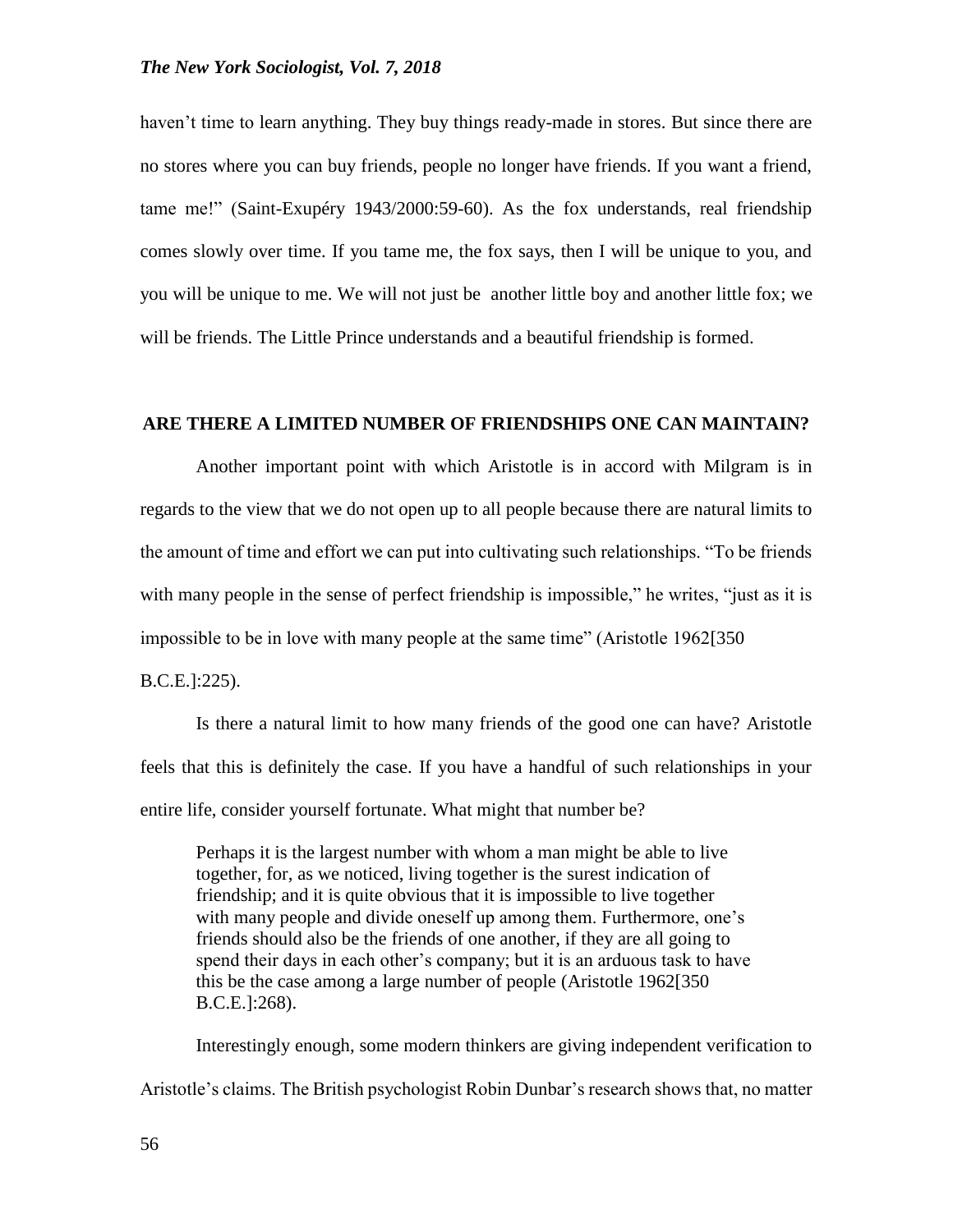how many friendships of the good people may claim to have, that number is necessarily finite. According to Dunbar, "There is a limited amount of time and emotional capital we can distribute, so we only have five slots for the most intense type of relationship. People may say they have more than five but you can be pretty sure they are not high-quality friendships" (Murphy 2016). Five friends of the good is probably about all you can really have.

To call friends of the good "perfect" is not to imply that there are no dangers involved in forming such relationships, or no possibilities that they might end. While they are the strongest type, they are not invulnerable. For instance, there is always the danger that one may lose a friend due to death, or the friend's moving away. This occurs in *The Little Prince,* when the title character says that it is time for him to return to his home planet. "'Ah!' the fox said. 'I shall weep.' 'It's your own fault,' the little prince said. 'I never wanted to do you any harm, but you insisted that I tame you…'" (Saint-Exupéry 1943/2000: 61). But the fox replies that it has been worth it, "because of the color of the wheat" which will always remind him of the little prince's hair, and the friendship they once had.

#### **MOVING FURNITURE: FRIENDSHIP IN POPULAR CULTURE**

Originally aired from 1989 to 1998, *Seinfeld wa*s a television show that dealt with friendship in all three of Aristotle's aspects. Not only did it address the ongoing relationships between four harried urbanites in 1990s New York, it also had a myriad of other characters who come into the four protagonists' lives in varied and hilarious ways.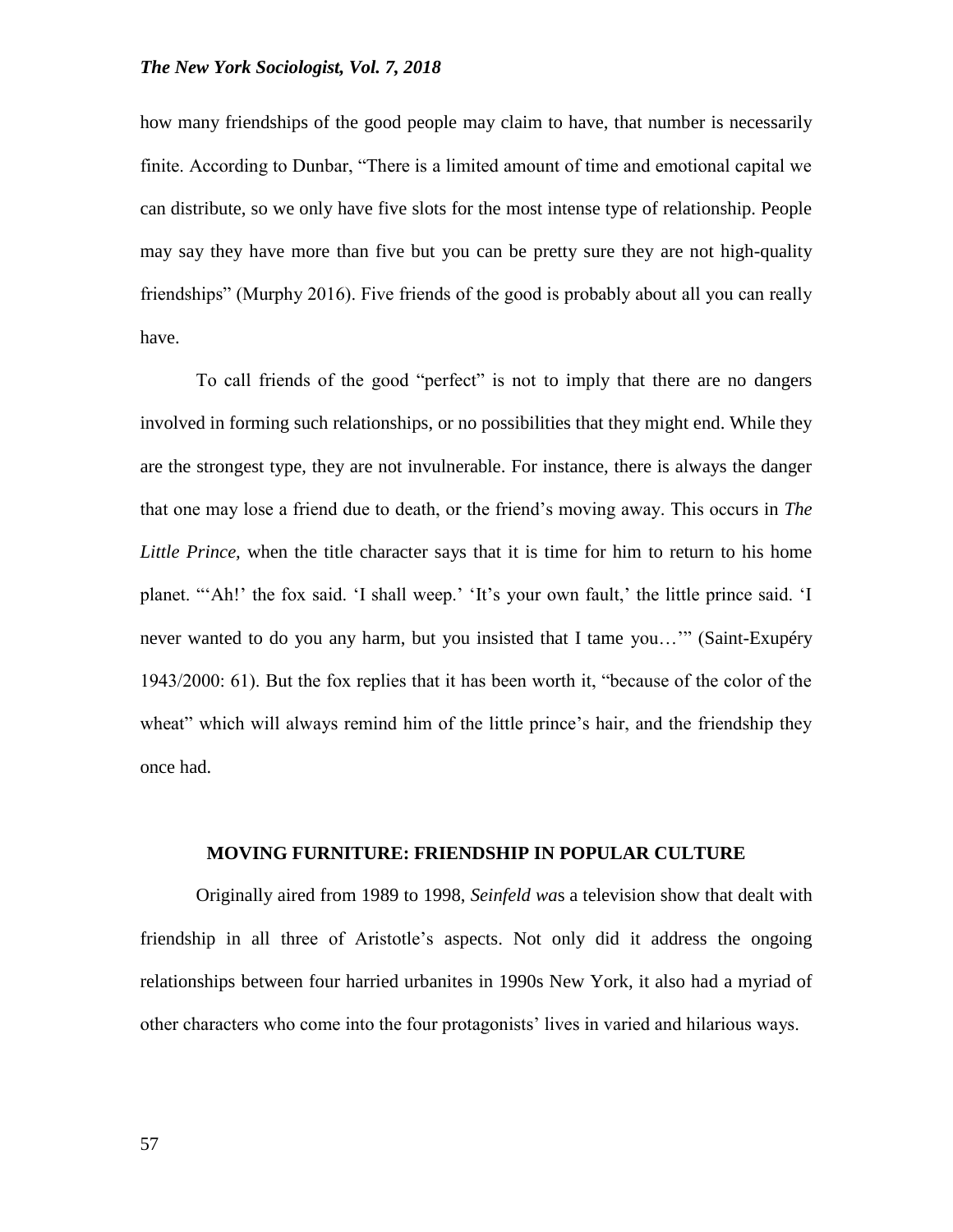One of the most memorable of these was the two-part episode called "The Boy Friend." In it, Jerry gets to meet his idol, New York Mets baseball player Keith Hernandez (who good-naturedly plays himself). Jerry is delighted when Keith wants to form a friendship. For Jerry, it is very much a friendship of pleasure, since just being around his idol gives him joy.

However, Jerry's neighbor and friend Kramer is *not* at all happy about this state of affairs since he is convinced that Hernandez spit on him and on Jerry's nemesis, Newman, after a Mets' game at Shea Stadium. To further complicate things (as is usual in a *Seinfeld*  episode), Hernandez is attracted to Jerry's friend and former lover, Elaine, and asks her out. Jerry becomes jealous, and begins to wonder about the nature of his relationship with his newfound friend. Things become even *more* complicated, however, when, while Elaine is visiting him in his apartment, Jerry receives a phone call from Hernandez.

ELAINE: Who was that? JERRY: That was Keith. ELAINE: What's going on? JERRY: He wants me to help him move. ELAINE: Help him move? Move what? JERRY: You know, *furniture*. ELAINE: So, what did you say? JERRY: I said yes, but I don't feel right about it. I mean I hardly know the guy. That's a big step in a relationship. The biggest. That's like going all the way. ELAINE: And you feel you're not really ready for… JERRY: Well we went out *one* time. Don't you think that's coming on a little too strong? (*Seinfeld* 1992).

While a very funny scene, it also expresses a genuine dilemma in any friendship relationship. The reciprocal nature of the friendship is now in question. While the basis of the friendship for Jerry was the pleasure he experienced in being in his idol's company (and the assumption that Hernandez must equally feel such pleasure in knowing Jerry), now he is beginning to feel like he is being taken advantage of. Perhaps, for Hernandez,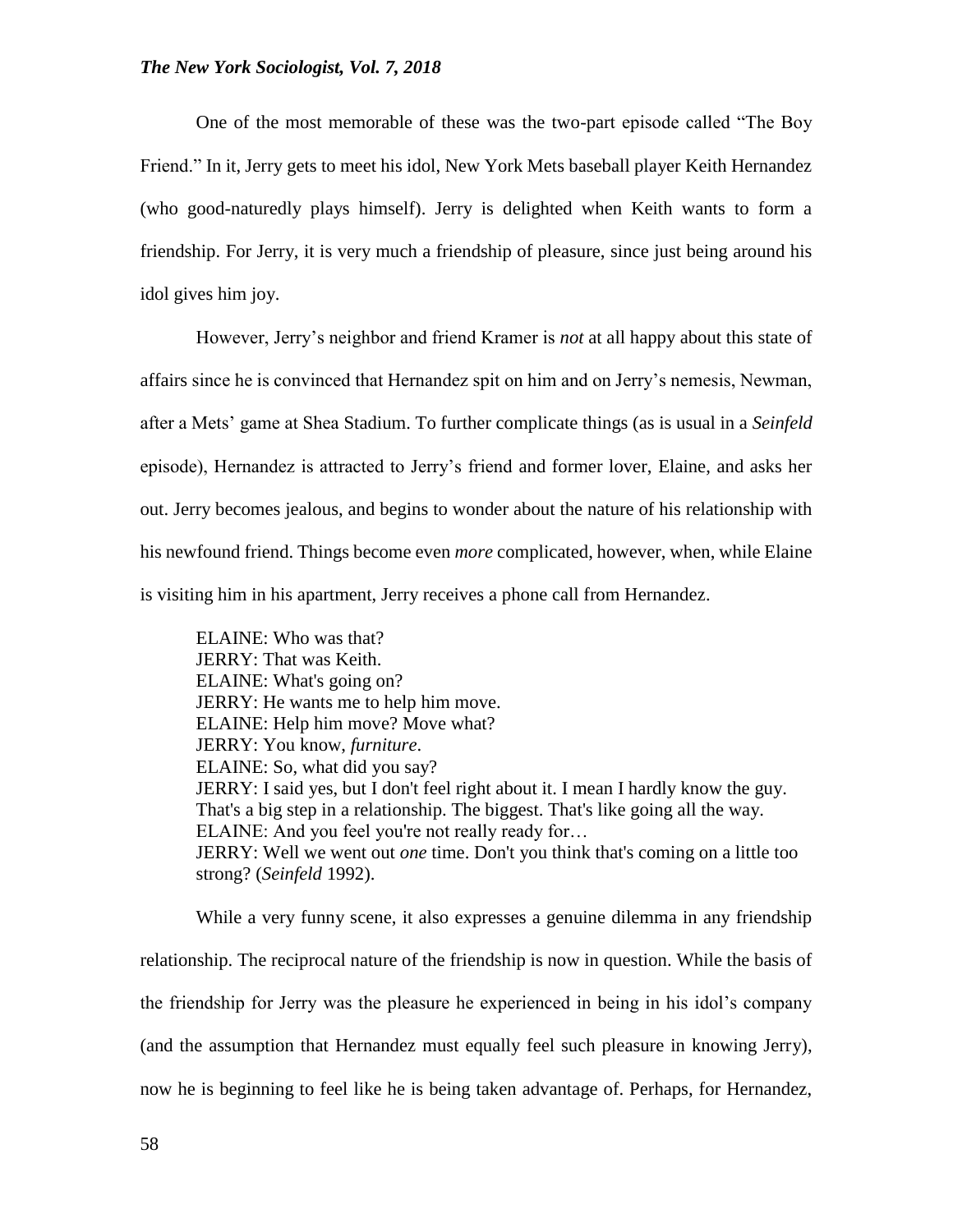Jerry is at best a friend of utility, one he can rely upon to do a task that no one eagerly

wants to perform, moving heavy furniture. And no doubt Jerry is wondering whether or

not Keith would be willing to do the same thing for him. Suddenly the pleasure aspect of

the friendship is being called into question.

For Jerry, this request from Hernandez is asking too much of him. As is his wont,

Kramer comes barging in to the apartment at that very moment and asks why Jerry seems

so glum.

[Kramer enters] KRAMER: What's going on? JERRY: Keith Hernandez just asked me to help him move. KRAMER: *What*? Well, you hardly know the guy…. What a nerve. You see, wasn't I right about this guy? Didn't I tell you? Now, you're not going to do it, are you? JERRY: … I said yes. KRAMER: YOU SAID YES!? Don't you have any pride or self-respect? I mean, how can you prostitute yourself like this? I mean what are you going to do? You're going to start driving him to the airport? JERRY: I'm NOT DRIVING HIM TO THE AIRPORT! … KRAMER: Yeah, yeah. JERRY: Hey Kramer do me a favor. KRAMER: What? JERRY: Don't mention it to anybody. KRAMER: I wish you never mentioned it to ME. [exits] (*Seinfeld* 1992).

This episode of *Seinfeld* brilliantly captures what for New Yorkers would actually

be asking something even worse than helping someone to move heavy furniture: giving them a ride to the airport! At this point, Jerry realizes his friendship with Hernandez is a sham, and breaks it off. Later in the episode, Hernandez, in a brilliant parody of Oliver Stone's film *JFK*—which starred Wayne Knight, the actor who plays Newman—proves to Kramer and Newman that he was in fact *not* the one who spit on them. They are so apologetic over their error that *they* then freely offer to help him move his furniture.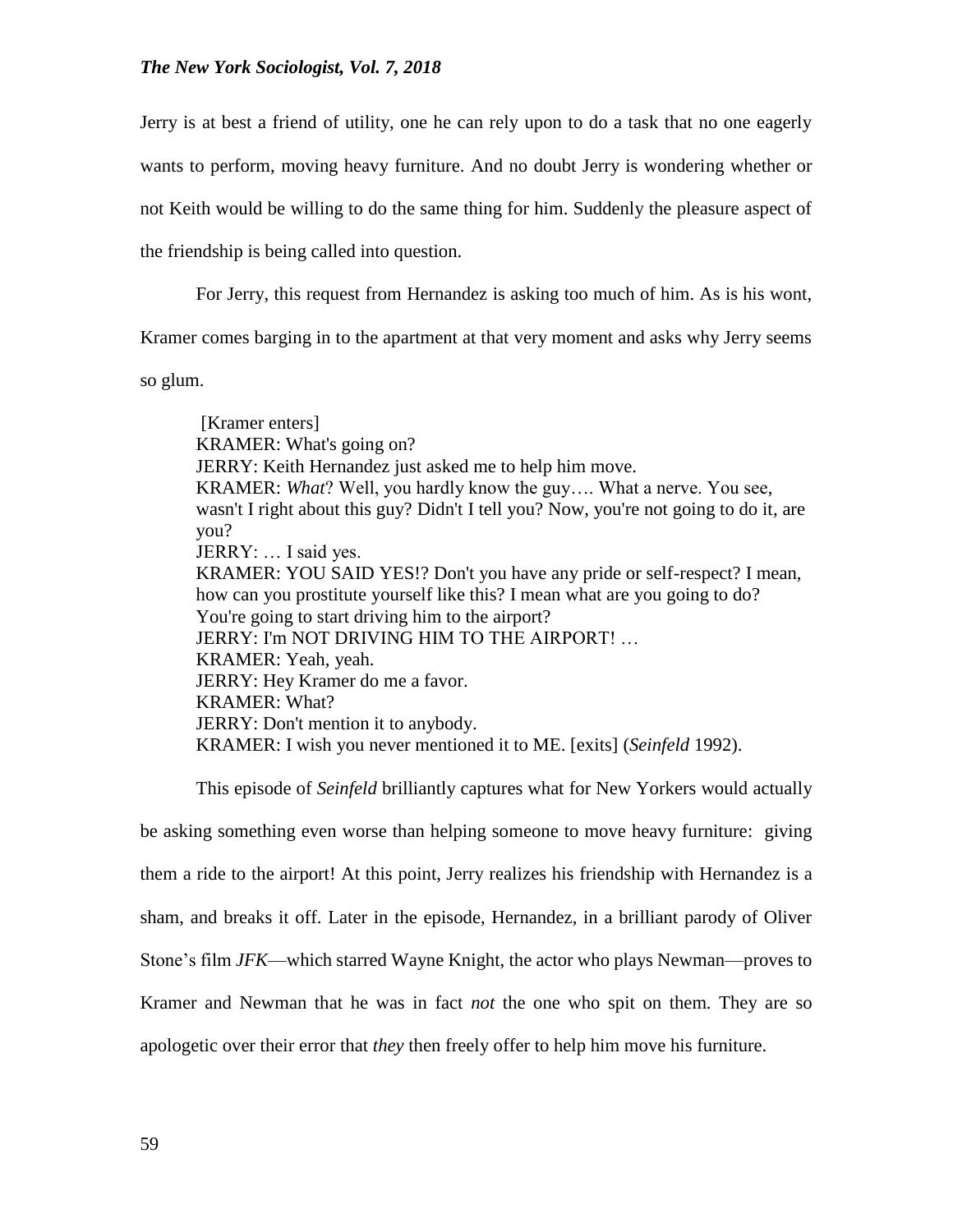## **CONCLUSION**

As with friendships of utility, friendships of pleasure are fragile and easily shattered. Because emotion is their basis, if they do come to an end it is likely that there will be pain involved, but it is usually fleeting. This type of friendship is more intimate than that of a friendship of utility, and the friends expose much more of themselves to each other. But ultimately, in Aristotle's view, the relationship remains on a rather superficial level and the friends do not truly enter into one another's deepest thoughts and aspirations. Thus, this too is an imperfect type of friendship.

In closing, it is important to note that I am not claiming by any means that everything Aristotle had to say was correct. Rather, I have been spelling out his views on friendship in part to see what they are, for they have been very influential, and also in part to set the stage for our further explorations. Still, it does seem that Aristotle's threefold concept is still relevant in trying to understand the nature of friendship in the present day.